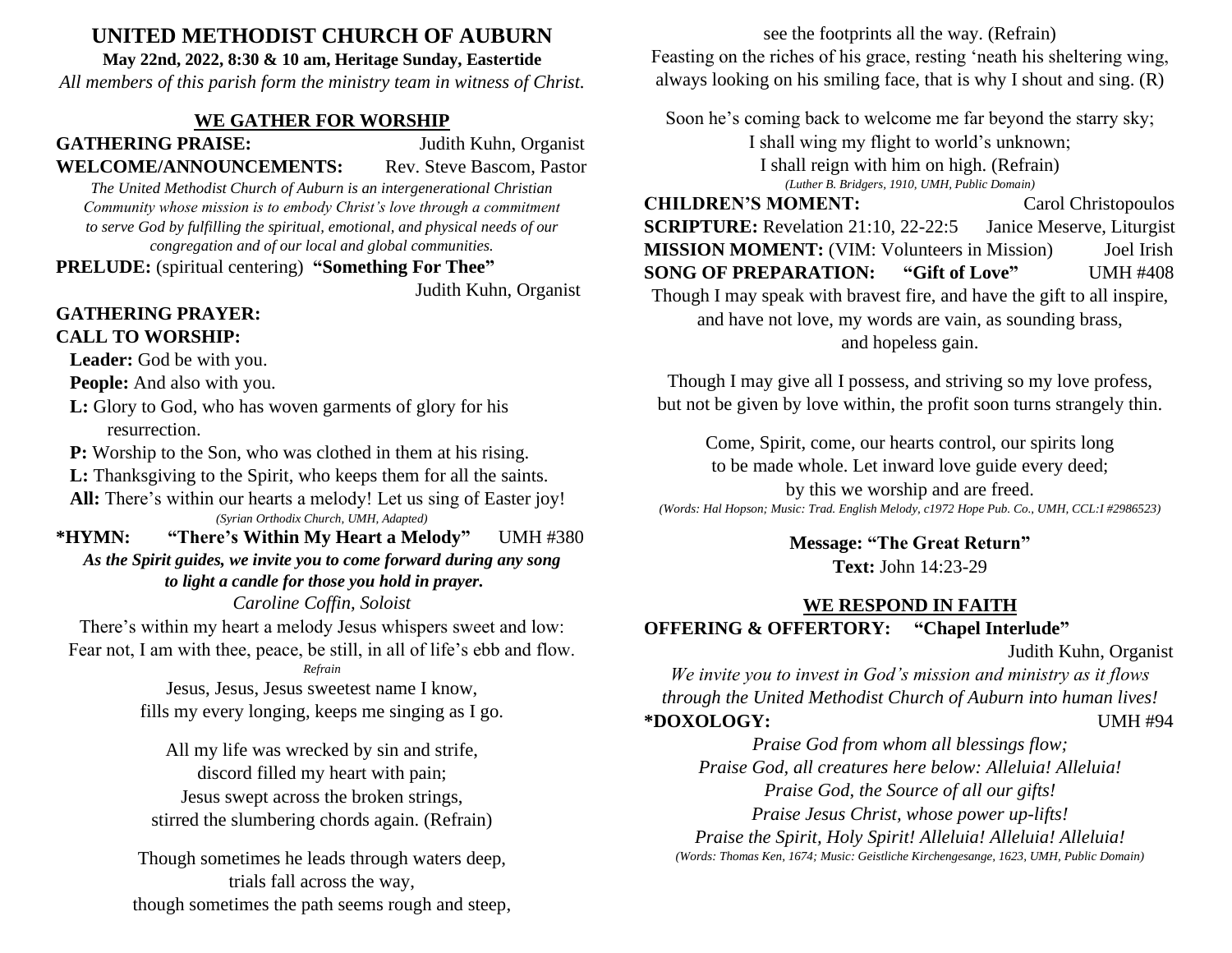#### **PRAYER OF THANKSGIVING:**

**Honestly, God, your promise of a new life in Heaven seems so distant, so obscure! Spectacles of violence and self-indulgence defile our consciousness. Sensitize us to the mosaic of personal and community struggles that envelope our sisters and brothers around the world. Multiply these gifts for ministries that empower people to trust your holy Word. We pray in the name of the holiest of teachers, Jesus the Messiah. Amen.**

*(David Bell, c2007 General Board of Discipleship, W&S)*

#### **CELEBRATIONS AND PRAYER:**

*THE LORD'S PRAYER* (UMH #895)

#### **WE DEPART TO SERVE**

**\*SENDING SONG: "And Are We Yet Alive"** (v. 1-4, 6) UMH #553

And are we yet alive, and see each other's face? Glory and thanks to Jesus give for his almighty grace!

Preserved by power divine to full salvation here, again in Jesus' praise we join, and in his sight appear.

What troubles have we seen, what mighty conflicts past, fightings without, and fears within, since we assembled last.

Yet out of all the Lord hath brought us by his love; and still he doth his help afford, and hides our life above.

Let us take up the cross till we the crown obtain, and gladly reckon all things loss so we may Jesus gain. **BENEDICTION:**

**POSTLUDE: "Holy God, We Praise Thy Name"**

Judith Kuhn, Organist  *\*Please stand as able.*

**Zoom Host/Monitors: Joel Irish Online Technician: Len Lednum**

> **UMCA Website: [www.auburnmethodist.org](http://www.auburnmethodist.org/) Email: [office@auburnmethodist.org](mailto:office@auburnmethodist.org) Telephone: (207) 782-3972 Office Hours: M-F, 9 am to 12 n Administrative Assistant: Carla Daigle Pastor: Rev. Steve Bascom, Sr. Telephone: c (339) 440-3746; h (207) 753-1275 Email[: sebisk@outlook.com](mailto:sebisk@outlook.com)**

# **UNITED METHODIST CHURCH OF AUBURN**

439 Park Avenue, Auburn, ME 04210 (207) 782-3972

# *\*A Reconciling Congregation*



*Rev. Steve Bascom, Sr***., Pastor Worship Schedule: Sunday - 8:30 am (In-Person & Zoom) 10:00 am (In-Person & Live-Stream)**

**May 22, 2022**